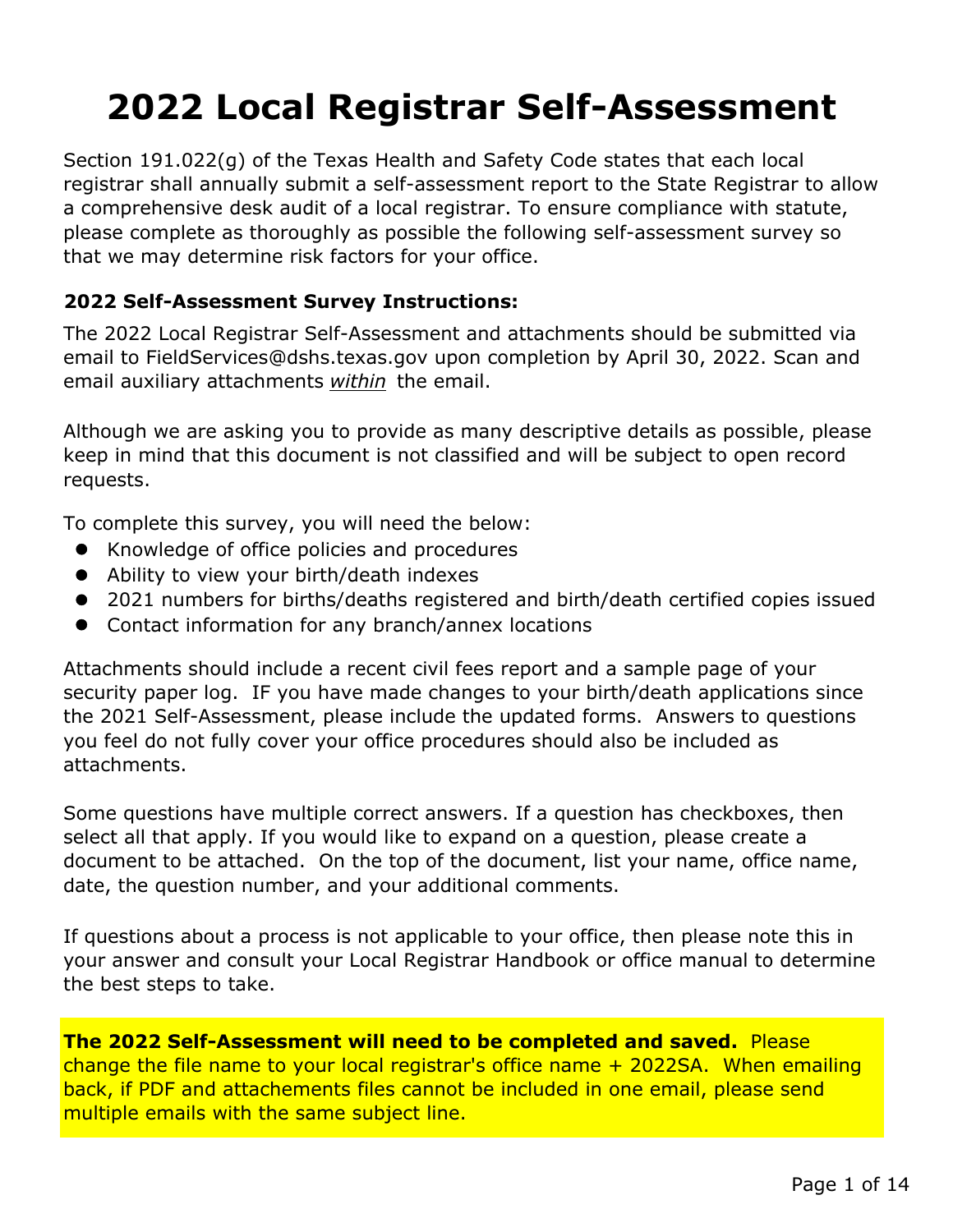### **Part 1: Office Information**

| $\mathbf{1}$            | Name of office:                                                                |
|-------------------------|--------------------------------------------------------------------------------|
| $\mathbf{2}$            | County:                                                                        |
| 3                       | Name of person completing this survey:                                         |
| 4                       | Job title:                                                                     |
| 5                       | Email address:                                                                 |
| 6                       | Phone number:                                                                  |
| $\overline{\mathbf{z}}$ | Fax number:                                                                    |
| 8                       | When was the last time your office had a change of administration?             |
|                         |                                                                                |
| 9                       | Please provide the contact information for your organization leadership.       |
|                         |                                                                                |
|                         |                                                                                |
|                         | 10 How many local registrars are in your county?                               |
|                         |                                                                                |
|                         | If applicable, provide a list of each annex or branch. Include the address and |

**11** If applicable, provide a list of each annex or branch. Include the address and contact information on a separate attachment.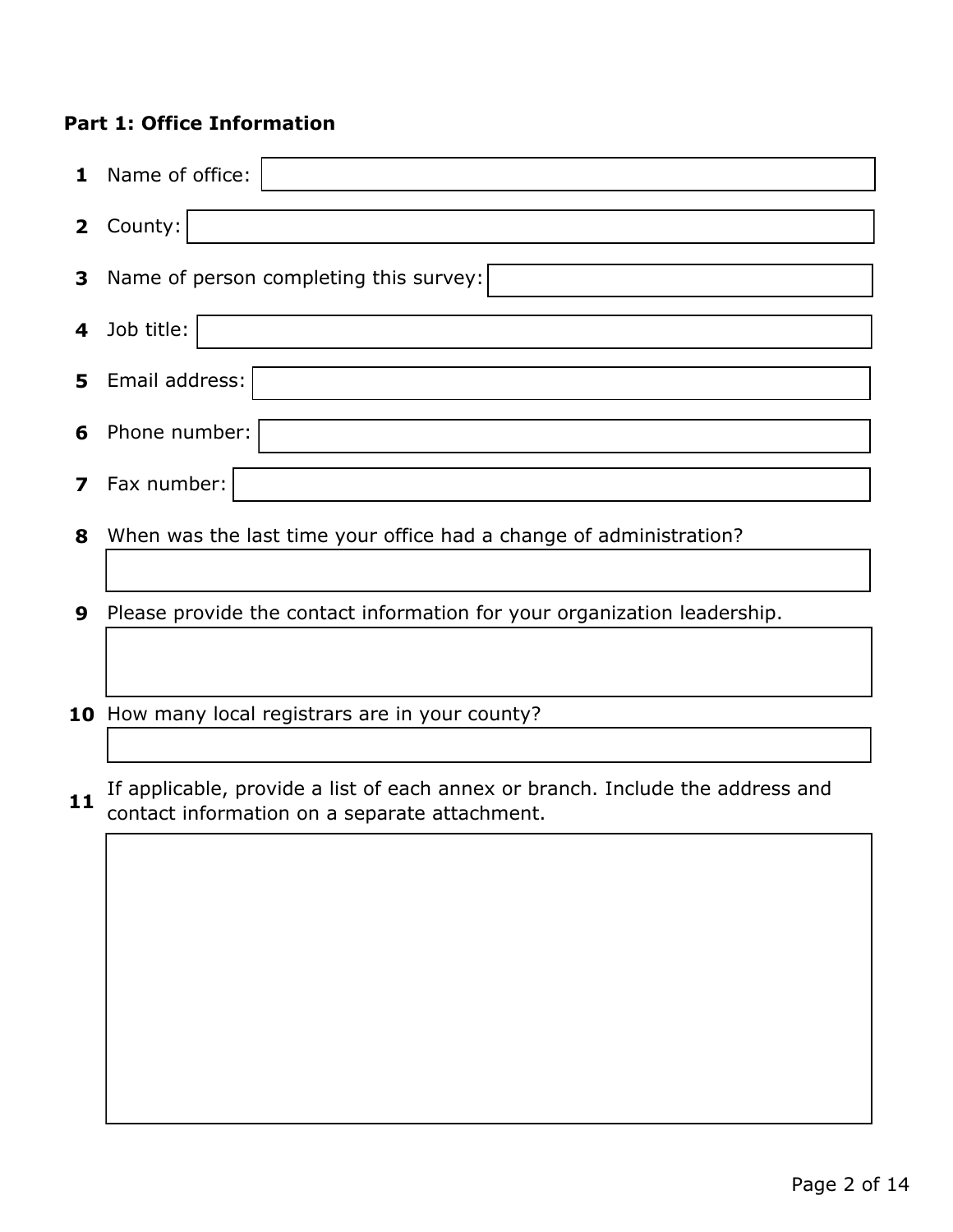#### **Part 2: Statutes and Codes**

This section highlights policies and procedures required of a local registrar's office according to the following statutes and codes:

- Texas Administrative Code (TAC)
- **•** Texas Health and Safety Code (HSC)
- Texas Code of Criminal Procedure (CCP)
- Local Government Code (LGC)
- Texas Government Code (TGC)
- **•** Texas Election Code (TEC)
- **12** Does your office perform the core functions of a local registrar? Check all that apply: [HSC §191.022, HSC §191.026(a), TAC §181.28]
	- A. Register each birth, death, and fetal death that occurs in the registration district
		- B. Secure a complete record of each birth, death, and fetal death that occurs in the registration district
	- C. Issue certified copies of vital records
- **13** Per HSC 191.022. Has your office appointed a deputy registrar so that a registrar will be available at all times for the registration of births and deaths?
	- A. YES
	- B. NO

**14** Your office should have the Local Registrar's signature as a stamp or a digital format on file that is used by deputy registrars to sign records in the local registrar's absence. Is there a signature stamp or digital signature on file? [HSC §191.022(c)-(d)]

- A. YES
	- B. NO

**15** fingerprint background check and signed a confidentiality and non-disclosure Before obtaining access to vital record, has each staff member completed a agreement? [HSC 191.071, TGC 552.115]

A. YES

> B. NO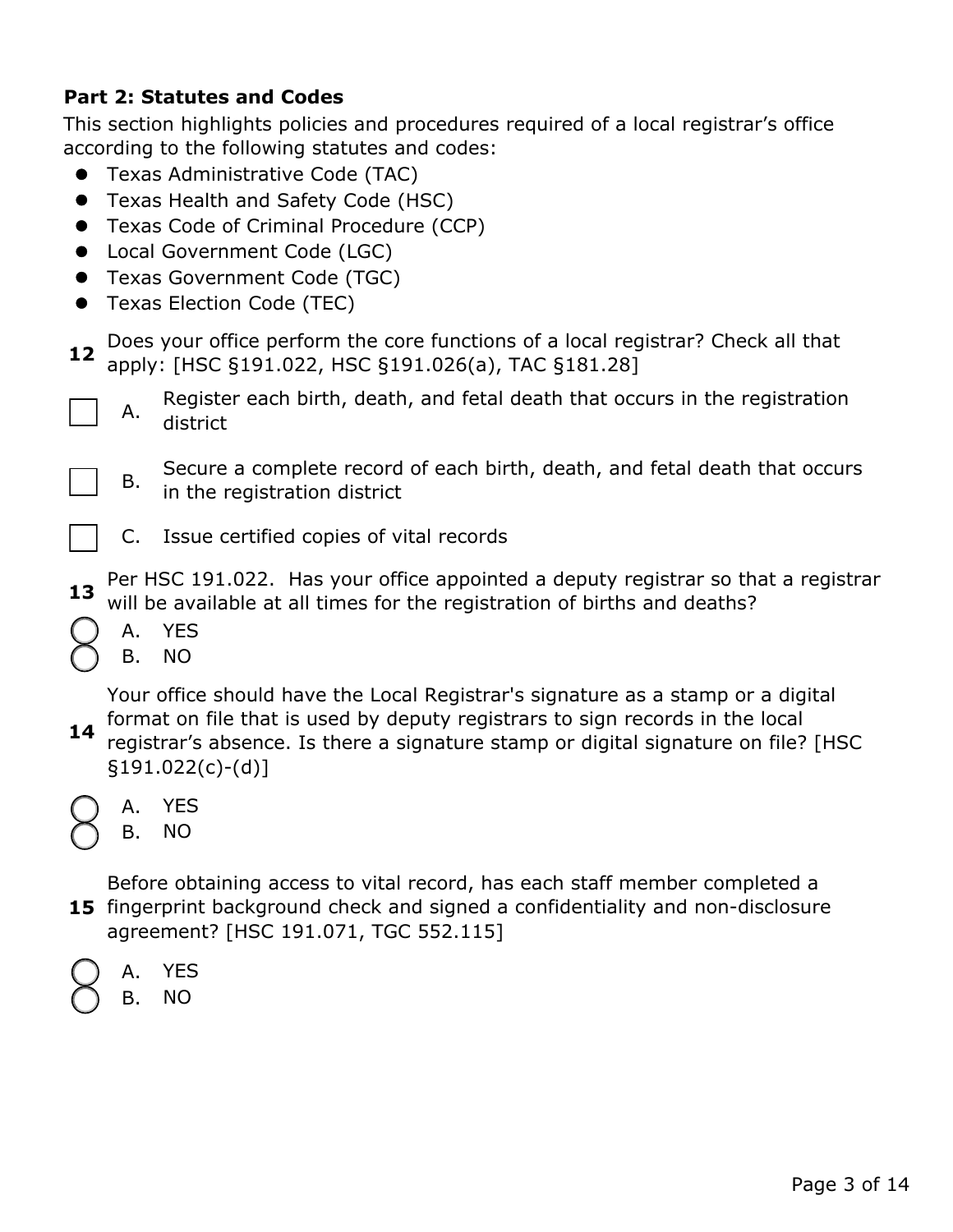How do you ensure the State comptroller receives the \$1.80 payment for each

- **16** birth certificate your office issues? Check all that apply: [HSC191.022 (f), LGC 118.015]
	- A. Local registrar creates and sends Civil Fees Report
		- B. Treasury office creates and sends Civil Fees Report
		- C. \$1.80 of each birth certificate issuance fee sent to comptroller
- 17 Where are the Civil Fee reports kept?
	- A. In local registrar office
	- B. With the comptroller
	- C. In the Treasurer's office
- **18** How many years after the date of birth does your office consider a birth record to be public information? [TGC §552.115]
	- A. 25 years
	- B. 50 years
	- C. 75 years
	- D. 100 years

**19** records for 75 years after the date of birth and for death records for 25 years Does your office have a process in place for ensuring the confidentiality of birth after the date of death? [TGC §552.115]

- A. YES
- B. NO

**20** Describe your office's process for reviewing death records before filing.

## [HSC 191.027] **Check all that apply:**

- A. Check Demographics tab 3 for the correct county, city, and local registrar listed
- B. Accept records that belong to our registration district
- C. Re-Direct records to the correct registration district, if possible. If unable to redirect to correct registration district, accept the record, flag
- D. "Do Not Issue", notify the funeral home of the error, and file the record to wait for the "Notice of Removal".
- **21** How does your office keep track of death records of unidentified persons? Check all that apply:
	- A. Print the record
	- B. Log the record in a separate index
	- C. Place record in separate record book
	- D. When request is received, verify date would be in public with our log
	- E. Other: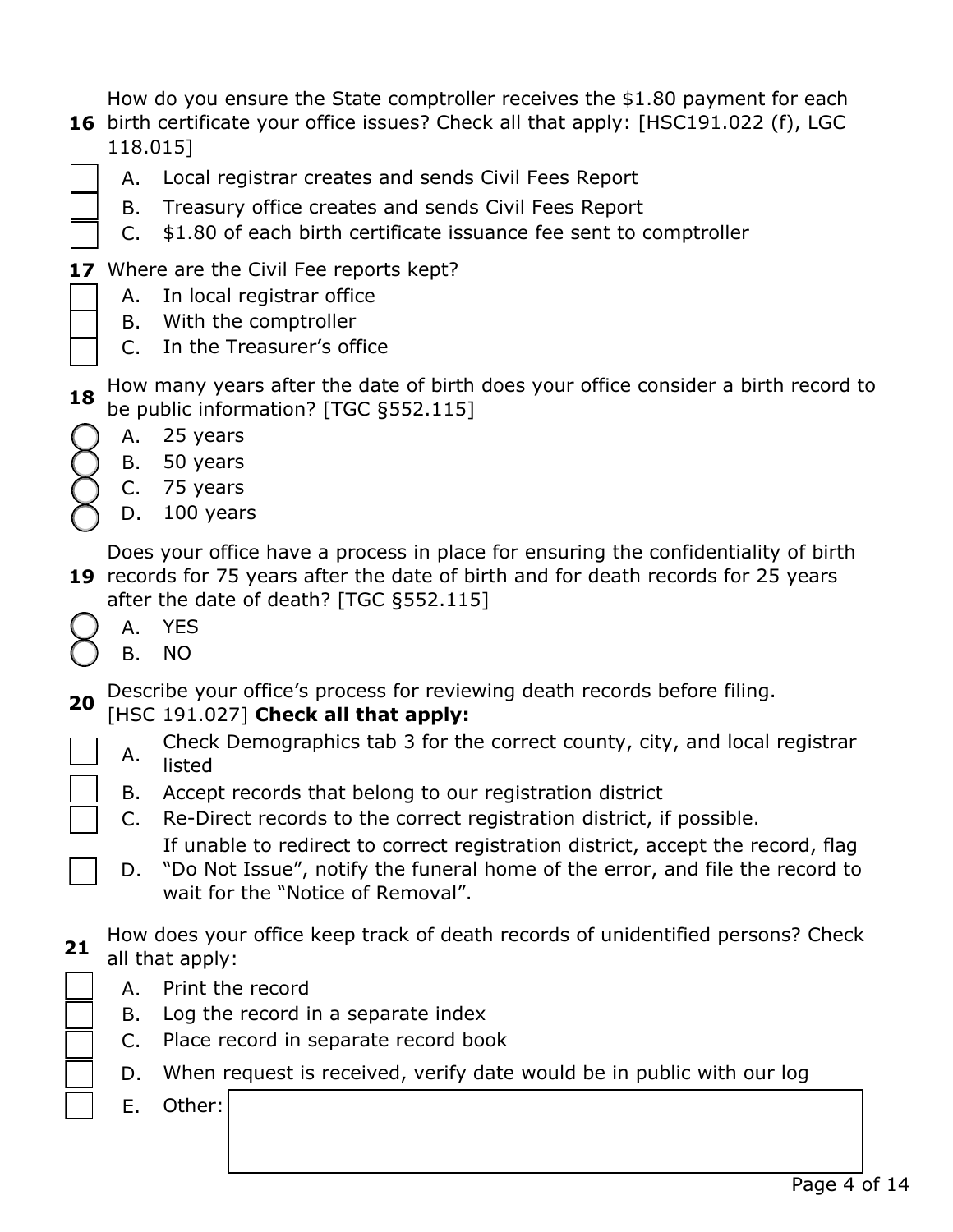Describe your office's process for making death records of unidentified persons

| 22 |          | public one year after the date of death. $[GC 552.115(a)(2)]$<br>Please explain:                                                   |
|----|----------|------------------------------------------------------------------------------------------------------------------------------------|
|    |          |                                                                                                                                    |
|    |          |                                                                                                                                    |
|    |          |                                                                                                                                    |
|    |          |                                                                                                                                    |
| 23 |          | Describe your office's process for filing fetal death certificates.<br>Check all that Apply:                                       |
|    | А.       | Review the VS-113 and ensure it is completed as much as possible                                                                   |
|    | В.       | Verify there is a Medical Certifier and Funeral Director Signature                                                                 |
|    | C.<br>D. | Sign and Date the form<br>Make a copy for our records (Electronically and/or paper copy)                                           |
|    | Ε.       | Mail a copy to VSS                                                                                                                 |
|    | F.       | Assign temporary Local File Number (LFN) in case a customer wants a copy<br>before the TxEVER system assigns the permanent LFN.    |
|    | G.       | Review the Fetal Death Local Acceptance Queue and Print Records filed<br>Electronically                                            |
|    | Н.       | Verify the event occurred within your registration district.                                                                       |
|    | Ι.       | Redirect electronically filed record to the correct Local Registrar, if possible.                                                  |
|    | J.<br>Κ. | Accept and Flag "Do Not Issue" if not able to redirect to correct Local<br>Other:                                                  |
|    |          |                                                                                                                                    |
|    |          |                                                                                                                                    |
|    |          |                                                                                                                                    |
|    |          |                                                                                                                                    |
|    |          | 24 Describe your offices process for filing manual fetal death certificates.                                                       |
|    | А.       | Review the VS-113 and ensure it is completed as much as possible                                                                   |
|    | Β.<br>C. | Verify there is a Medical Certifier and Funeral Director Signature<br>Verify the event occurred within your registration district. |
|    | D.       | Make a copy for our records                                                                                                        |
|    | Е.       | Mail a copy to VSS                                                                                                                 |
|    | F.       | Assign temporary Local File Number (LFN) in case a customer wants a copy<br>before the TxEVER system assigns the permanent LFN.    |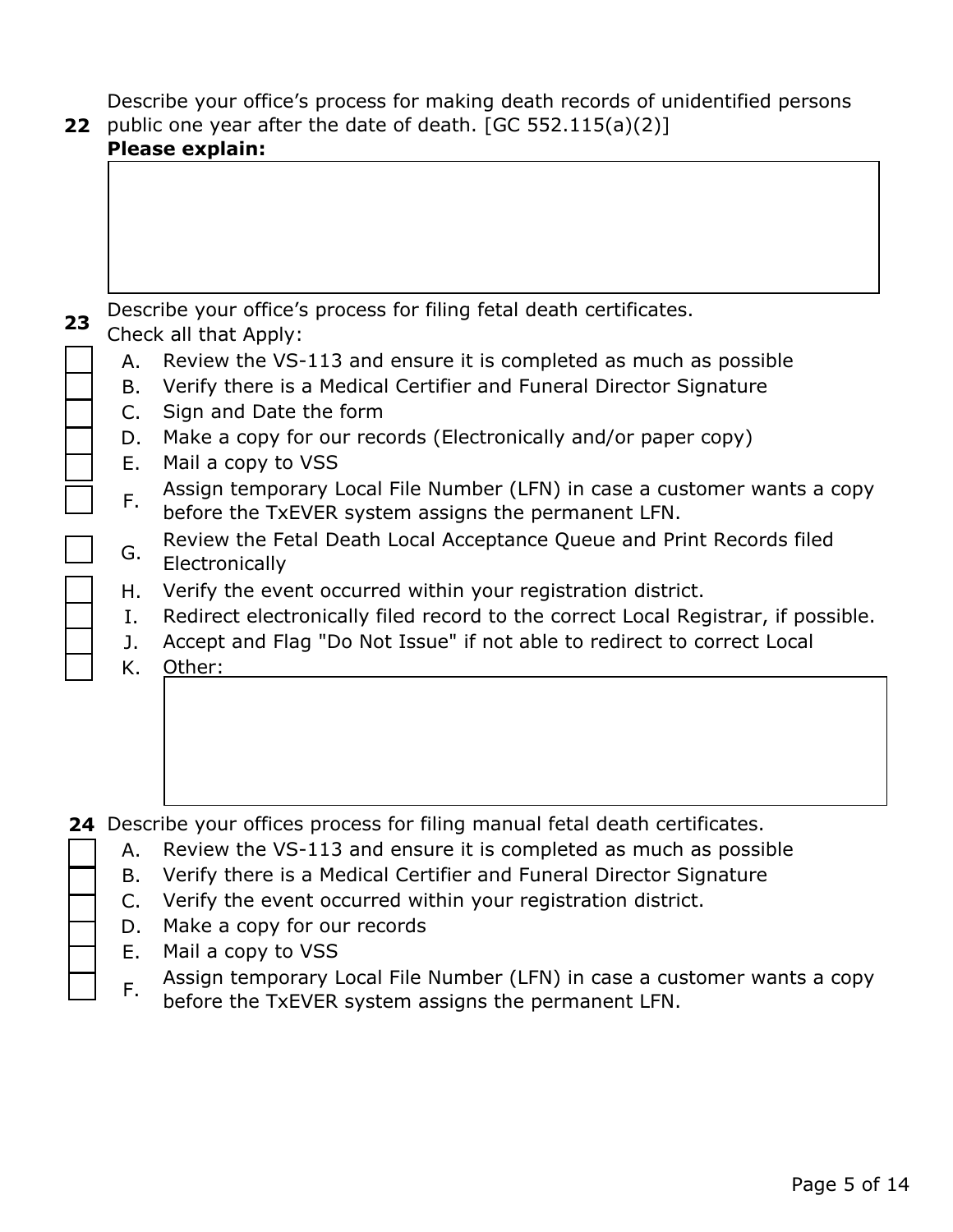|    |          | 25 Describe your offices process for filing electronic fetal death certificates.                                                                                                                                             |
|----|----------|------------------------------------------------------------------------------------------------------------------------------------------------------------------------------------------------------------------------------|
|    | А.       | Verify there is a Medical Certifier and a Funeral Director if the family chose<br>to have a funeral                                                                                                                          |
|    | Β.<br>C. | Make a copy for our records (Electronically and/or paper copy)<br>Mail a copy to VSS                                                                                                                                         |
|    | D.       | Accept and Flag "Do Not Issue" if not able to redirect to correct Local<br>Registrar.                                                                                                                                        |
|    | Ε.       | Review the Fetal Death Local Acceptance Queue and Print Records filed<br>Electronically                                                                                                                                      |
|    | F.       | Verify the event occurred within your registration district.                                                                                                                                                                 |
|    | G.       | Redirect electronically filed record to the correct Local Registrar, if possible.                                                                                                                                            |
| 26 |          | Describe your office's procedure for issuing Burial-Transit Permits for after hours.                                                                                                                                         |
|    | Α.       | We only allow BTPs through the TxEVER system.                                                                                                                                                                                |
|    | Β.       | We accept manually requests for BTPs through Email, Fax, or walk ins, but<br>encourage Funeral Directors to use the TxEVER system.                                                                                           |
|    | C.       | Review BTP Queue, Print Approved BTPs before Approving; Sign and<br>Email/Fax the signed copy back to the Funeral Home; Approve the BTP in<br>TxEVER; File a copy incase the Funeral Home needs additional signed<br>copies. |
|    | D.       | The funeral home contacts the County Sherriff or City Police to have us<br>notified. They have our numbers and calls us for after-hours needs.                                                                               |
|    | Ε.       | Other:                                                                                                                                                                                                                       |
|    |          |                                                                                                                                                                                                                              |
|    |          | A medical certifier must complete a manual (non-electronic) medical amendment                                                                                                                                                |

**27** whenever the original death record was not completed in the electronic registration system (TxEVER). Once the manual medical amendment is complete, the local registrar would sign it, make a copy to attach to the death record, and mail it to VSS. Does your office have a similar process in place for filing manual (non-electronic) medical amendments to death records? [TAC §181.30]

A. B. NO YES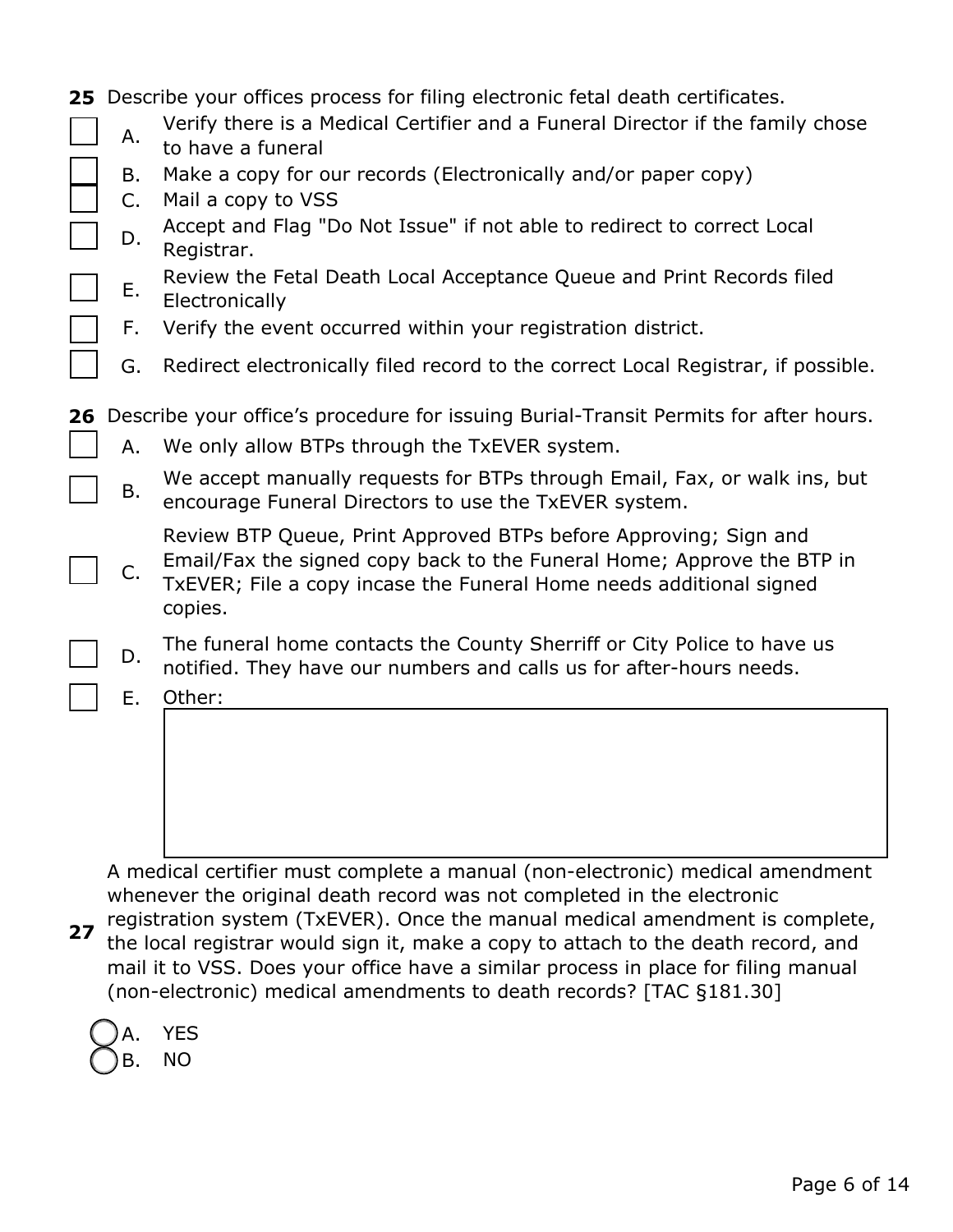|  | a. How does your office request credit for issuing free abstract birth certificates from |
|--|------------------------------------------------------------------------------------------|
|  | <sup>28</sup> the TxEVER FEE tab?                                                        |

- A. Write "HB 123" or "SB 798" on the Top of the customer's application.
- B. Create a transaction on TxEVER the exact same was as a Paid Application.
- C. Submit the application with the IDs for BC labeled HB 123 or SB 798 on top with the invoice to the state.
	- D. You will receive credit for BCs issued for HB 123 and SB 798 on the following month's invoice.

**29** Which of the following does your office require when filing a non-institutional birth? Check all that apply: [TAC §181.26]

- A. Evidence of pregnancy
- B. Evidence that there was an infant born alive
- C. Evidence that the birth occurred in the registration district
- D. Evidence that the birth occurred on the date stated
- E. Acceptable ID(s) & documentation listed in TAC 181.28 (i) (10) (11) (12)
- F. Other(Please Explain):

- **30** Which of the following does your **general birth** index include? Check all that apply: [TAC §181.23(b)(1)]
	- A. Alphabetized by surname of registrant
	- B. Any given names or initials of registrant
	- C. County of occurrence
	- D. Date of event
	- E. Local file number
	- F. Maiden name of mother
	- G. Marital status of registrant
	- H. Name of father
	- I. Name of registrant's spouse, if applicable
	- J. Prepared by event year
	- K. Sex of registrant
	- L. Social security number of registrant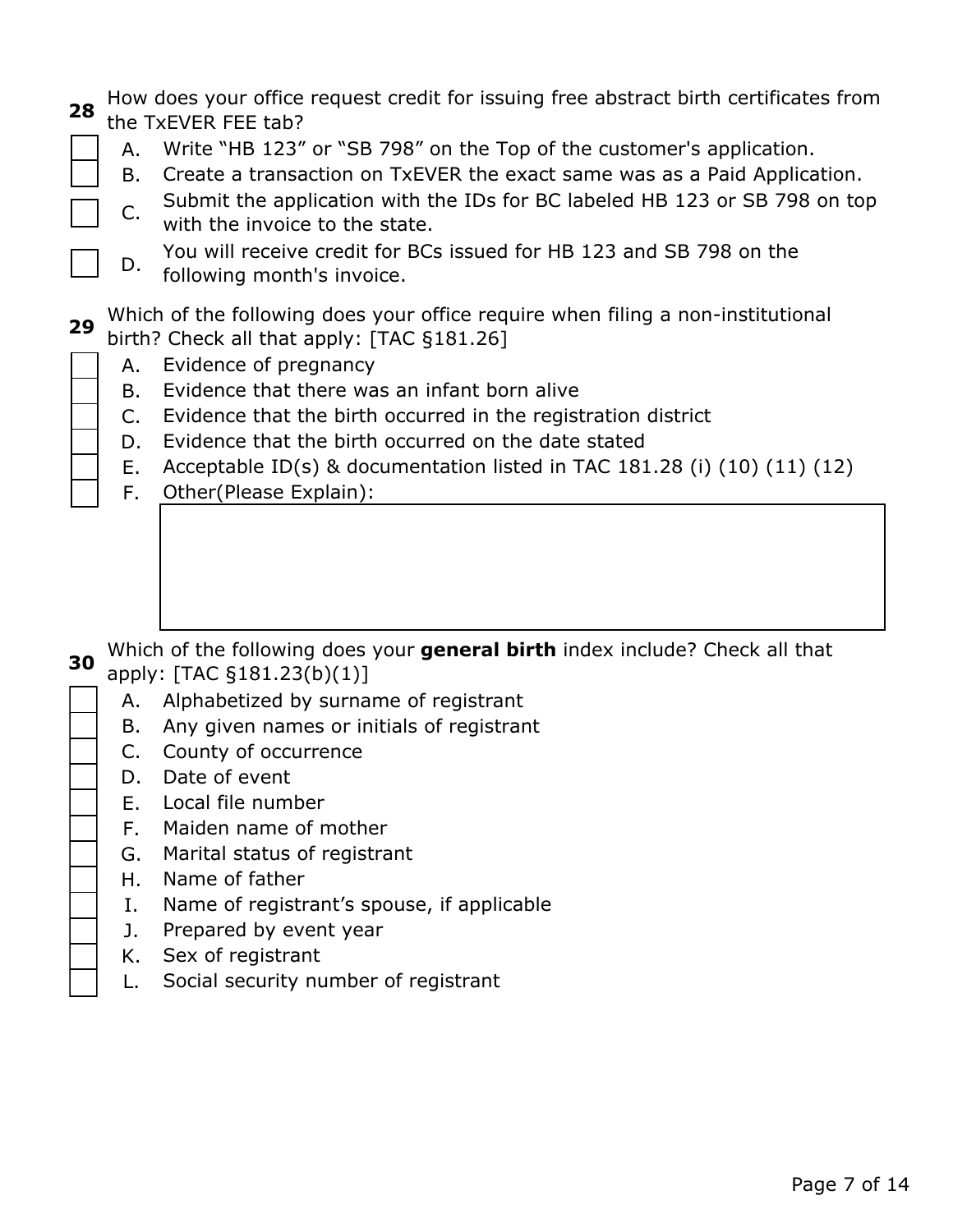- **31** Which of the following does your **summary birth** index include? Check all that
	- apply: [TAC §181.23(b)(3)]
		- A. Alphabetized by surname of registrant
		- B. Any given names or initials of registrant
		- C. County of occurrence
		- D. Date of event
		- E. Local file number
		- F. Maiden name of mother
		- G. Marital status of registrant
		- H. Name of father
		- I. Name of registrant's spouse, if applicable
		- J. Prepared by event year
		- K. Sex of registrant
		- L. Social security number of registrant

Required by the new legislative update from HB 1264, does your office prepare and file a voter registration abstract of deaths with both the Secretary of State

- **32** and the voter registrar of the decedent's county of residence as soon as possible, but no later than the 7th day after the date the abstract is prepared? [TEC §16.001]
	- A. Yes
	- B. No
- **33** Does your office redact the summary and general birth indexes after receiving a replacement (adoption or paternity) record? [TAC §181.23(b)]
	- A. YES
	- B. NO

**34** Which certified copies are customers required to complete an application for? Check all that apply: [TAC §181.28(i)(3)]

- A. Birth
- B. Death
- C. Marriage
- D. Fetal Death

**35** Where do you find out about Primary, Secondary, and Supporting documentation for vital record issuance?

- A. Passport Office
- B. IDs from DSHS-VSS website
- C. Texas County & District Clerks Association
- D. IDs & documentation listed in TAC 181.28 (i) (10) (11) (12)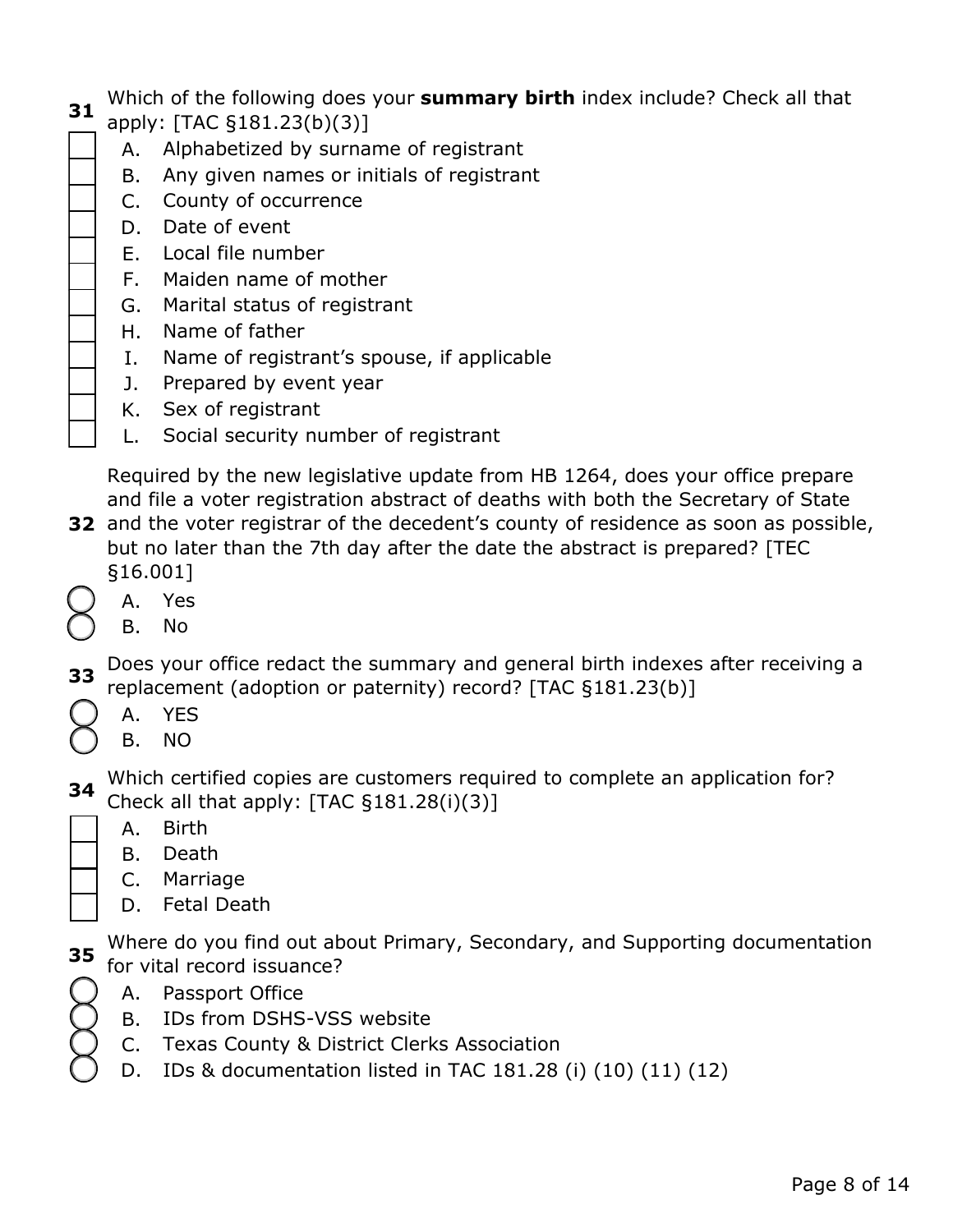### **36** Does your office accept expired IDs? [TAC §181.28(i(10-11))]

- A. Never
	- B. Only if expired within the last 2 years 90 days w/ additional documentation
	- C. Only as a secondary ID
	- D. Our office does not check ID expiration date

**37** What are your office's fees for certified copies of births and deaths? [TAC §181.22; HSC §191.0045]

- A. \$21 birth, \$20 death, \$2 death additional copies
- B. \$22 birth, \$20 death, \$3 death additional copies
- C. \$23 birth, \$21 death, \$4 death additional copies
- D. \$24 birth, \$22 death, \$5 death additional copies
- E. Birth, | | | |Death, | | |Death Additional Copies

Which of these options are similar to the processes your office follows when processing birth records requested for the purpose of obtaining an Election Identification Certificate (EIC) requests? [TAC §181.22; HSC §191.0046 (e)]

- **38** *Note: Do NOT select the "No Fee" box when creating a transaction for an election identification certificate under the TxEVER Fee Tab. The fee-wavier covers all in-county and remote birth records. For any birth records processed for the purpose of obtaining an election identification certificate, your office will receive a credit on the next invoice as the reimbursement.* 
	- A. Customer completes application and writes "Election Identification Certificate" on the top of the application
	- B. Verify registrant on the record is the customer ordering the record
	- C. We do not charge the customer for the birth record
	- D. Ensure the record prints "For Election Identification Purposes Only" or use a stamp stating the same if printed from your records
	- E. On TxEVER, we use the EIC transaction

F. For any record printed from our records, we report how many EIC records were printed on the civil fees report

G. All of the Above

**39**

Which of the following official VSS trainings have you or your staff attended in the last two years? Check all that apply:

- A. 2019 Regional Conference
- B. 2019 Annual Conference
- C. 2020 Regional Conference
- D. 2020 Annual Conference (VAC)
- E. 2021 Regional Conference (VRC)
- F. 2021 Annual Conference (VAC)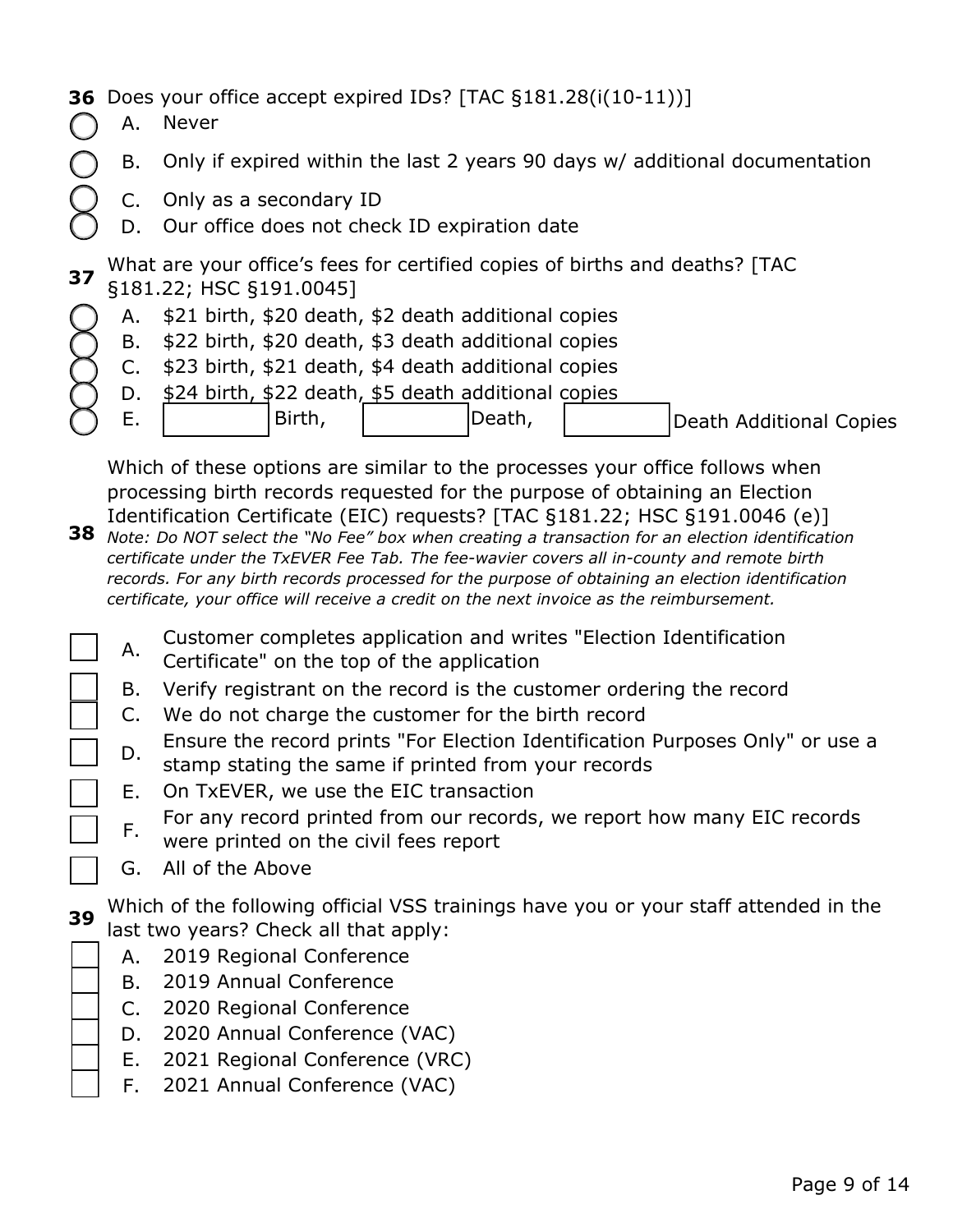- **40** What kinds of training does your office provide to staff for vital statistics?
	- A. Local Registrar's Handbook provided by VSS
	- B. Employee training manuals provided by your office
	- C. On the job training with another experienced employee
	- D. Other (Add an attachment providing addition information)

The Local Registrar or Justice of the Peace for your office decided on early

- **41** retirement starting on the next day. Is there a written transition plan in place for a change in administration?
	- A. YES
	- B. NO

**42** employee other than a Vital Statistics Staff has access to the paper, be sure to How many employees have access to the banknote security paper? If an include them.

- A. Less than 5
- B. Between 5 to 10
- C. Between 10 to 15
- D. Between 15 to 20
- E. More than 20

**43** Does your office issue remote birth records in TxEVER Fee (outside your jurisdiction)?

- A. YES
- B. NO

**44** Does your office ensure every request created in TxEVER Fee is completed and voided transactions are logged?

- A. YES
- B. NO
- C. Don't issue Remote Births

**45** How does your office ensure that a midwife who submits a manual birth record is a licensed midwife in the state of Texas?

- A. We don't check
- B. Call a neighboring county
- C. Verify the midwife's license with the Texas Department of Licensing and Regulation (TDLR).
- D. Keep a copy of the midwife's license paperwork in your office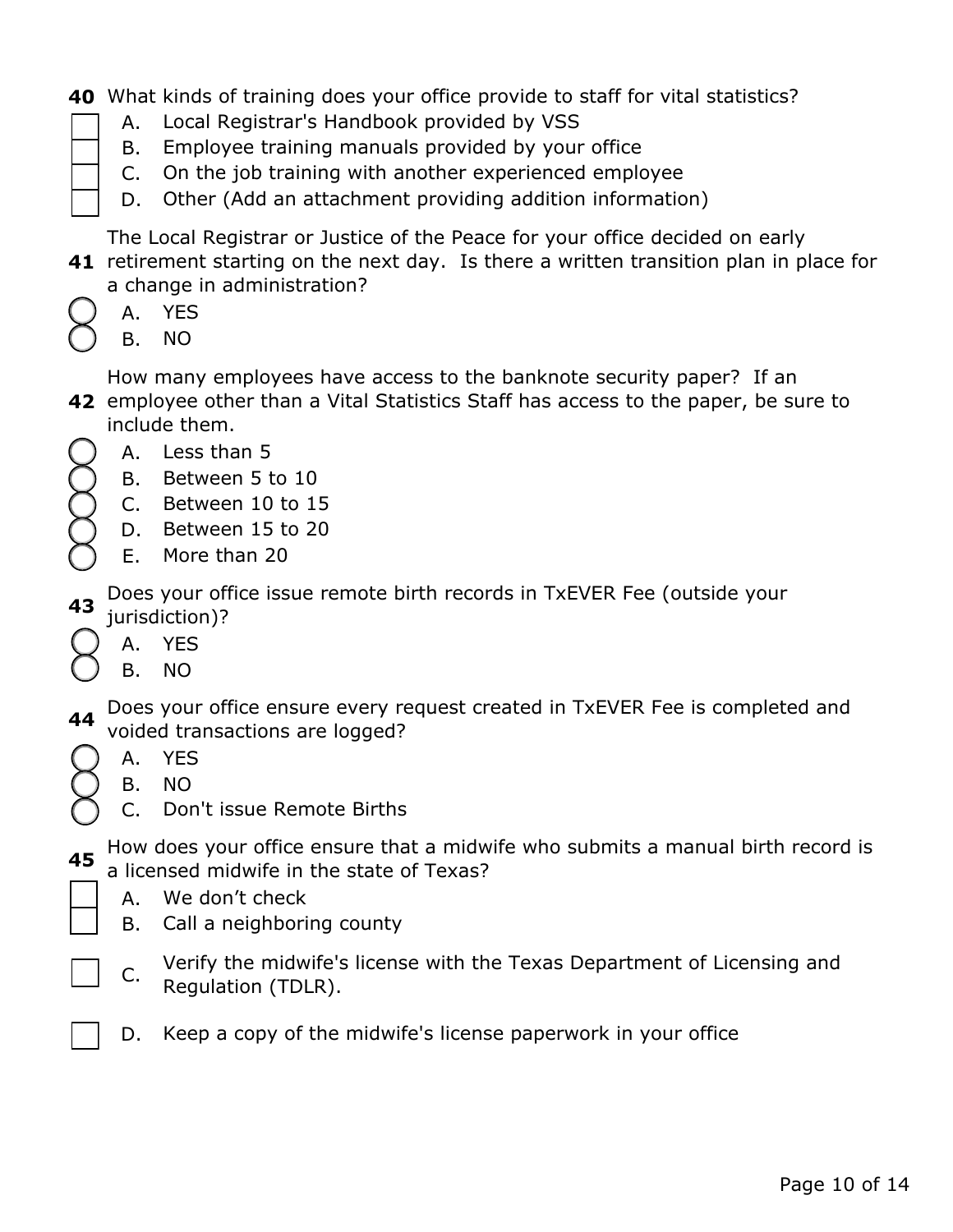- **46** Does your office issue records using security paper ordered from the Banknote Corporation of America (BCA) or Veritrace?
	- A. YES
	- B. NO
- **47** How does your office ensure that every single sheet of security paper is accounted for?
	- A. Inventory when new shipment is received
	- B. Create Paper or Electronic Log for every sheet
	- C. Paper is secured and inventoried when the safe/filing cabinet is opened and reconciled when the safe/filing cabinet is secured.
	- D. No inventory is conducted. We Reconcile at the end of the month.
	- E. The paper is reconciled at the beginning and end of each day
	- F. Other (Add an attachment providing additional information)

**48** Select all the options that describe how your office prevents non-vital statistics employees from accessing your office's supply of security paper.

- A. Security paper is stored in locked filing cabinet only accessible by office staff
- B. Security paper is only pulled when needed
- C. Security paper is loaded into secured printers that are monitored by authorized vital statistics employees
- D. Security paper is loaded into printers that are secured within the locked printer trays

E. Non-vital statistics employees are always escorted by authorized vital

- statistics employees
- F. Customers are not allowed into printer areas
- G. Most of the security paper is locked in a safe in the office
- H. All of the Above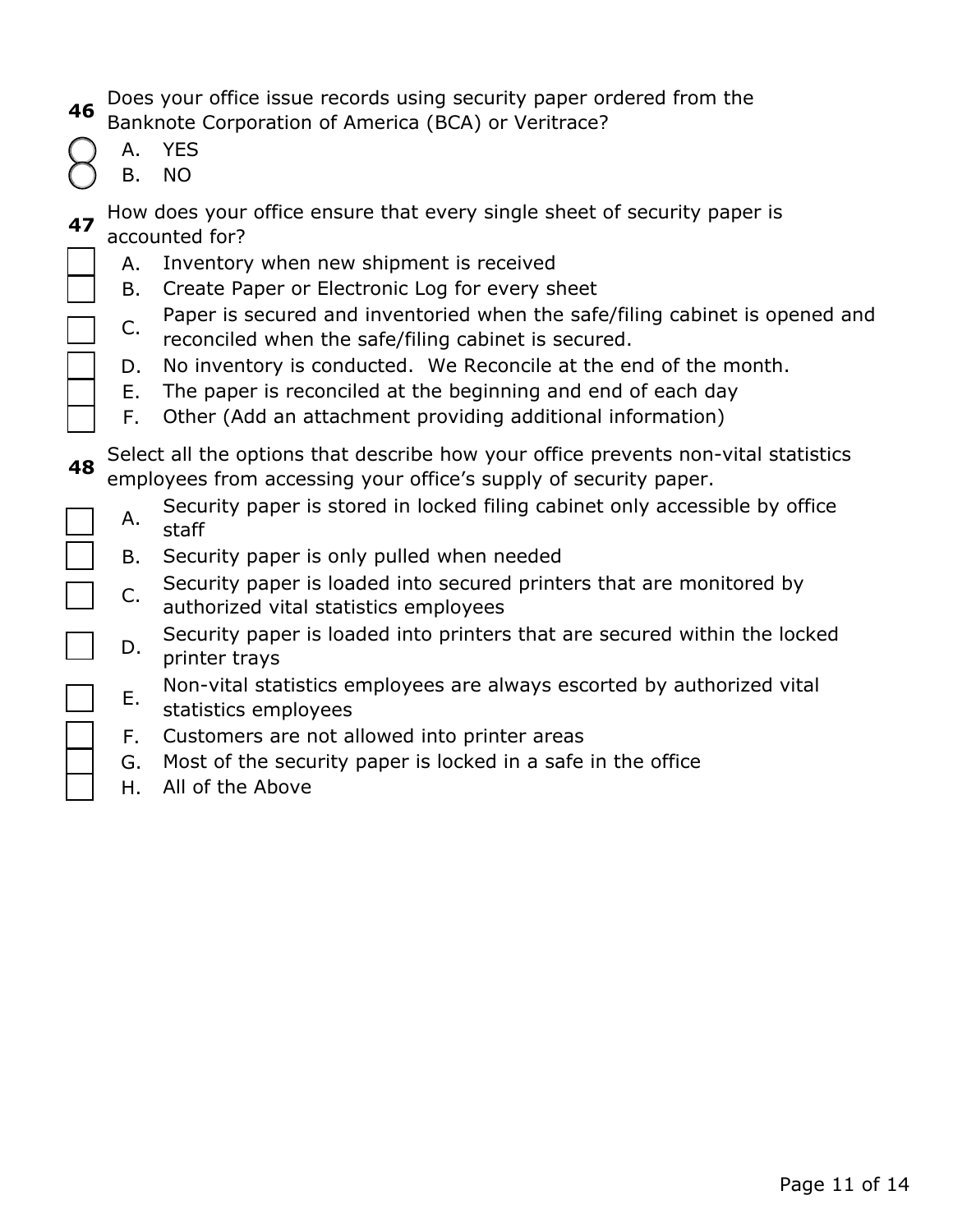|    |          | 49 Describe your office policy regarding the destruction of security paper.                                                                                                                                                                                                   |
|----|----------|-------------------------------------------------------------------------------------------------------------------------------------------------------------------------------------------------------------------------------------------------------------------------------|
|    | Α.<br>Β. | Damaged / voided security paper shredded by micro-shredder<br>Two employees witness the destruction                                                                                                                                                                           |
|    | C.       | Use paper logs to track paper and destruction date and is signed/initialed<br>by two witnesses when destroyed.                                                                                                                                                                |
|    | D.       | Paper Ripped up by hand and thrown into a Commercial Shred bin provided<br>by a shredding vendor. No employee witnesses the shredding after the<br>vendor picks up the bin.                                                                                                   |
|    | Е.<br>F. | Send it to the state for destruction<br>Other:                                                                                                                                                                                                                                |
|    |          |                                                                                                                                                                                                                                                                               |
|    |          | Describe your office policy regarding the destruction of paper containing vital<br>50 statistics information, such as applications. (Excluding birth, death and fetal<br>death certificates.)                                                                                 |
|    | А.       | We shred at the end of the day                                                                                                                                                                                                                                                |
|    | Β.       | The shred bins can be unlocked only by a Team Lead or the shredding<br>vendor. The shredding vendor is contracted to pick up approximately once<br>per month and to shred the contents of the bin onsite. A Team Lead is<br>required to monitor the shred process.            |
|    | C.       | All documents outlined in the TSL or CDCAT retention schedule are stored<br>either electronically or hard copy and any paper containing vital statistics<br>information that is not needed for retention purposes is placed into locked<br>shred bins at the end of each day. |
|    | D.       | All of the above.                                                                                                                                                                                                                                                             |
| 51 |          | Describe how your office disposes of or handles equipment (computers/copiers)<br>that may contain vital statistics data when no longer used.                                                                                                                                  |
|    |          | Please type your answer here:                                                                                                                                                                                                                                                 |
|    |          |                                                                                                                                                                                                                                                                               |
|    |          |                                                                                                                                                                                                                                                                               |
|    |          |                                                                                                                                                                                                                                                                               |
|    |          |                                                                                                                                                                                                                                                                               |
|    |          |                                                                                                                                                                                                                                                                               |
|    |          |                                                                                                                                                                                                                                                                               |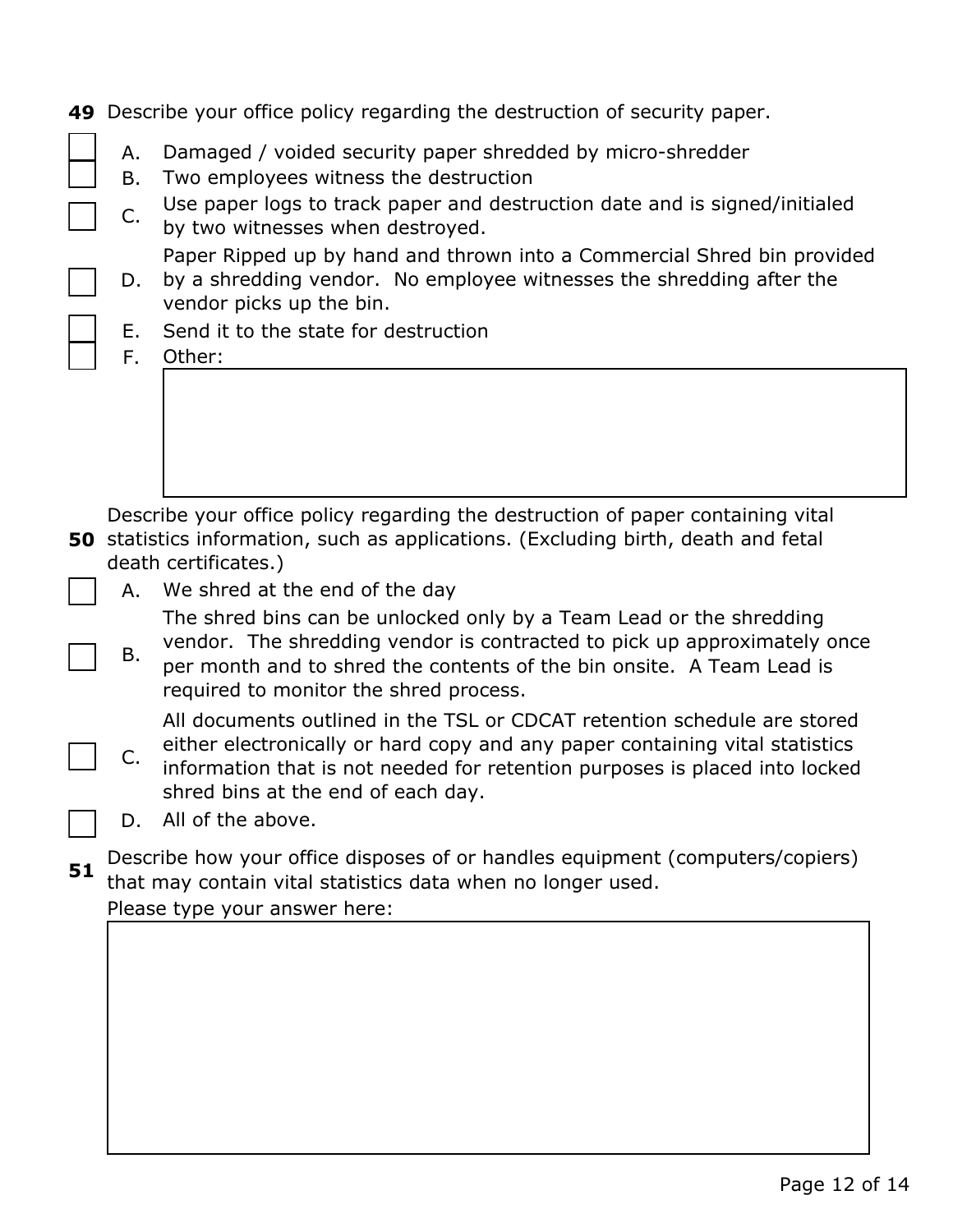| 52<br>Α.<br>Β.<br>C.<br>D. | Describe your office's process for tracking the lifetime number of certified birth<br>record issuances.<br>Notate the back of the physical record; notate the local registrar electronic<br>system; notify VSS that another copy was issued.<br>Notate the physical copy and our electronic copy; notify VSS when 10<br>copies are issued.<br>The local registrar electronic system tracks the issuance count<br>Other: |
|----------------------------|-------------------------------------------------------------------------------------------------------------------------------------------------------------------------------------------------------------------------------------------------------------------------------------------------------------------------------------------------------------------------------------------------------------------------|
| Α.<br>Β.<br>$C_{1}$<br>D.  | 53 Which of these examples of flags your office would report?<br>Missing Child (Administrative Code 500)<br>Suspected Fraud - providing forged or fraudulent documents<br>(Administrative Code 200)<br>Certificate Has Been Printed 10 Times<br>Adoption In-Progress (Administrative Code 8)                                                                                                                            |
|                            | 54 How many Birth and Death records were registered and issued during 2021?<br>Birth Records were registered<br>Certified copies of birth records were issued<br>Death Records were registered<br>Certified copies of death records were issued<br>Have any of the following items <b>changed</b> since the 2021 Self Assessment<br>55 Survey? Scan auxiliary documents and attach within the email to                  |

FieldServices@dshs.texas.gov.



Application(s) for birth and death records.

Banknote Security Paper

**56** What is your office policy if notified that one of your employees do not pass the background check and they already have a TxEVER Account?

- A. Deactivate the account
- B. Add the words 'do not reactivate'